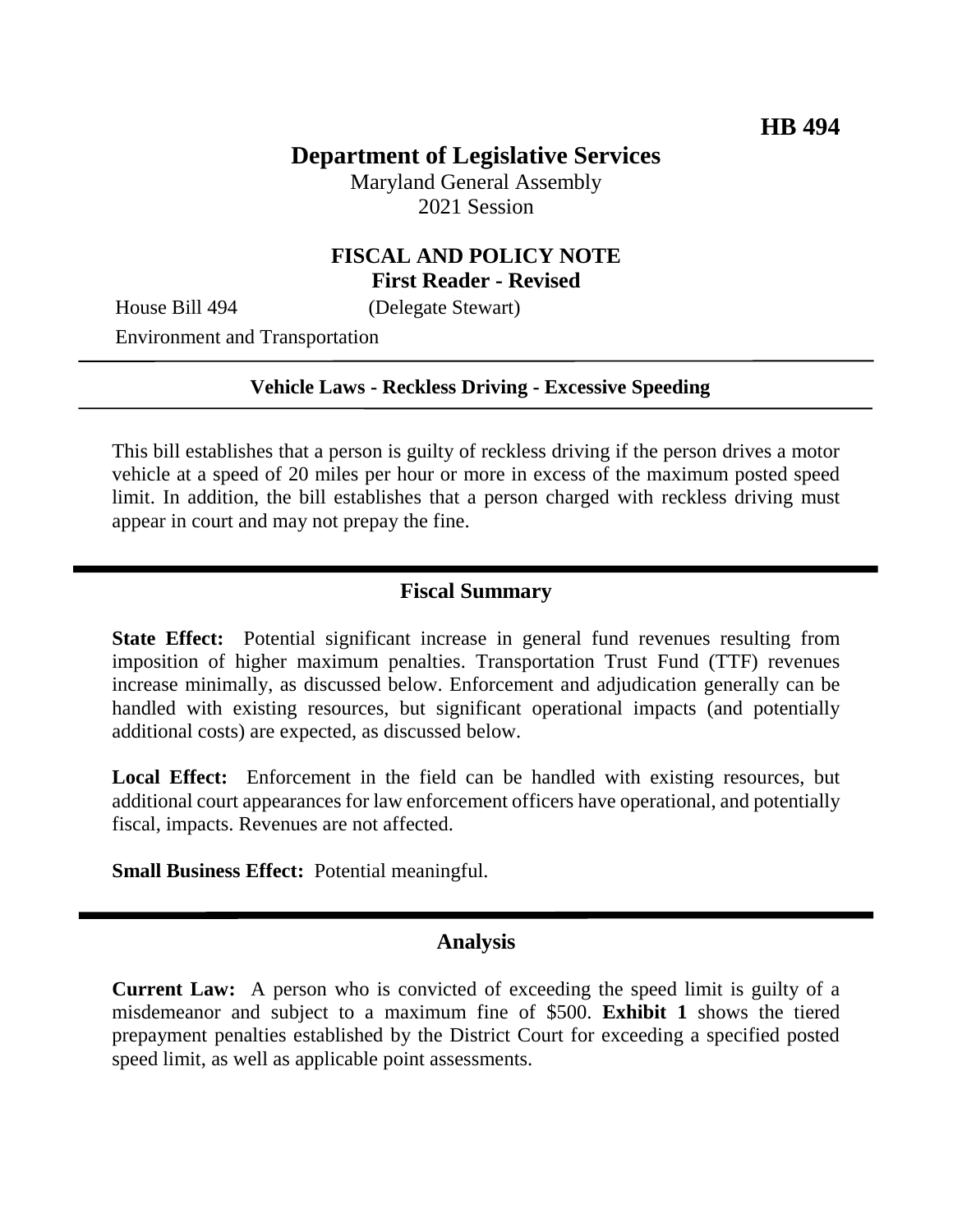Under current law, a person is guilty of reckless driving if a motor vehicle is driven in wanton or willful disregard for the safety of persons or property or in a manner that indicates a wanton or willful disregard for the safety of persons or property. A violation is a misdemeanor, subject to a maximum fine of \$1,000. The Motor Vehicle Administration is also required to assess six points against the driver's license upon conviction for this offense. The District Court prepayment penalty for reckless driving is \$510.

## **Exhibit 1 Maximum Penalties for Exceeding Posted Speed Limits and Reckless Driving Under Current Law**

|                           | <b>No Accident</b>            |               | If Contributes to an Accident |               |
|---------------------------|-------------------------------|---------------|-------------------------------|---------------|
|                           | <b>Prepayment</b><br>Penalty* | <b>Points</b> | <b>Prepayment</b><br>Penalty* | <b>Points</b> |
| <b>Exceeding Posted</b>   |                               |               |                               |               |
| <b>Speed Limit by:</b>    |                               |               |                               |               |
| 20-29 miles per hour**    | \$160                         |               | \$200                         | 3             |
| 30-39 miles per hour**    | 290                           |               | 290                           | 5             |
| $40+$ miles per hour**    | 530                           | 5             | 530                           | 5             |
| <b>Reckless Driving**</b> | \$510                         | 6             | \$510                         | 6             |

\*The prepayment penalties shown are the amounts set by the District Court as of October 2020; the prepayment penalty allows a defendant to satisfy a traffic citation by admitting guilt and paying a fine without having to appear in court. The prepayment penalty includes court costs; the maximum statutory penalty does not include court costs.

\*\*The bill eliminates the prepayment penalty by requiring an individual charged with this offense to appear in court.

Note: The speeding offenses listed have a maximum statutory penalty of \$500, although court costs may be added to that amount. Reckless driving has a maximum statutory penalty of \$1,000, excluding court costs.

Source: District Court of Maryland; Department of Legislative Services

**State Revenues:** General fund revenues increase, perhaps significantly, from fines and penalties associated with citations issued under the bill's provisions, as discussed below. TTF revenues are affected minimally from fees for license reinstatements.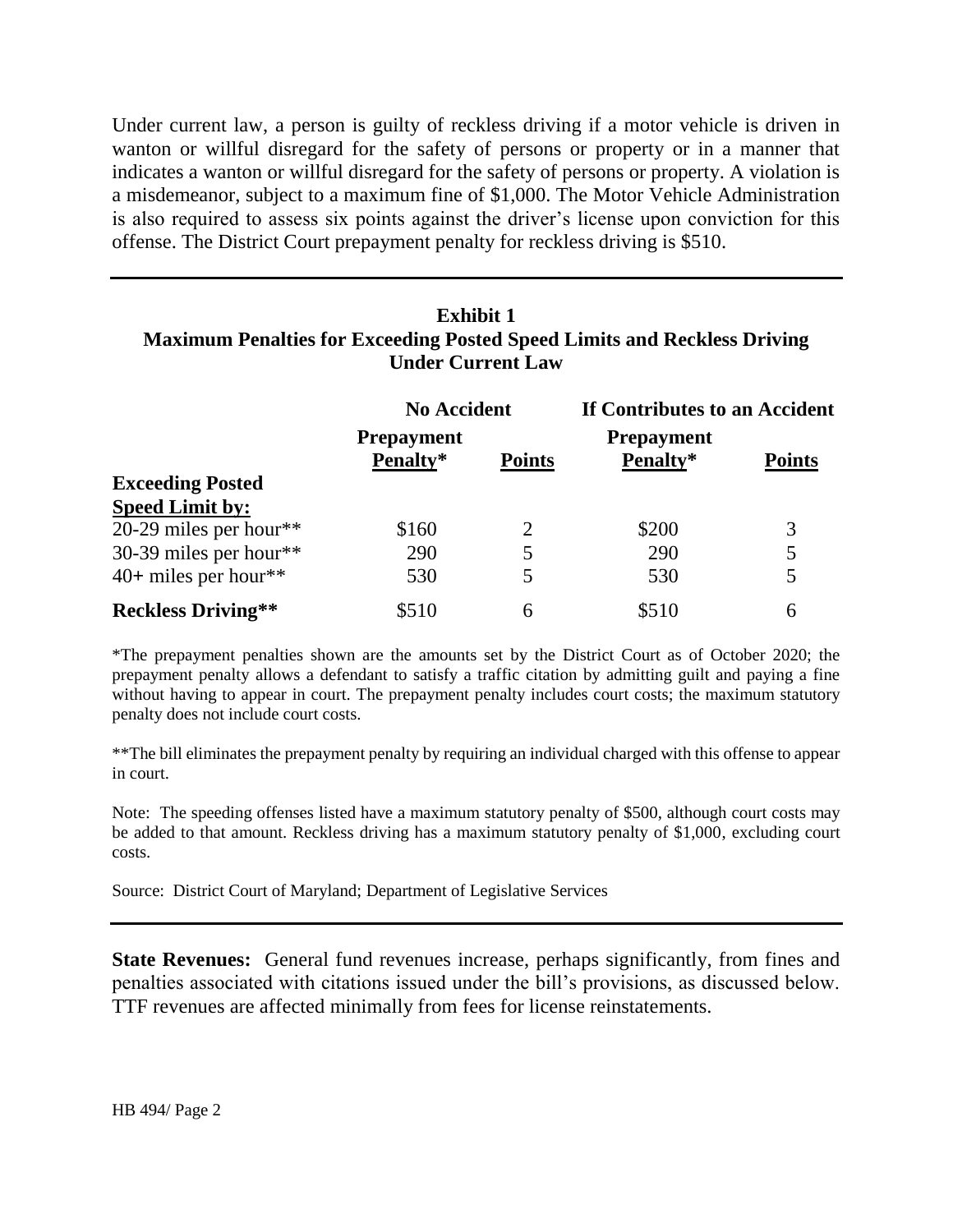### *General Fund – Alteration of Offenses and Fines/Penalties under the Bill*

The bill reclassifies driving at 20 miles per hour or more in excess of the maximum speed limit as reckless driving and makes reckless driving a must-appear offense, which results in the effects listed below.

- *Individuals Currently Cited for Speeding 20 Miles per Hour or More in Excess of the Maximum Speed Limit:* Lose ability to prepay penalty, must appear in court, and are subjected to a higher statutory penalty and higher points assessment.
- *Individuals Currently Cited for Reckless Driving:* Lose ability to prepay penalty (if applicable) and must appear in court. No change to statutory maximum penalty or points assessment.

As shown in **Exhibit 2**, during fiscal 2019, there were 53,379 citations issued to individuals driving at a speed exceeding the posted limit by 20 or more miles per hour. The majority of those individuals – approximately  $52\%$  (27,889) – chose to prepay the penalty rather than opt for a trial. Under the bill, those individuals must instead make a court appearance.

# **Exhibit 2 District Court Speeding Citations Data for Violations Affected by the Bill Fiscal 2019**

| <b>Exceeding Posted Speed Limit by:</b> | <b>Total</b> | <b>Prepaid</b> |
|-----------------------------------------|--------------|----------------|
| 20-29 miles per hour                    | 42,599       | 23,620         |
| 30-39 miles per hour                    | 8.938        | 3,735          |
| $40+$ miles per hour                    | 1,842        | 534            |
| Total, at 20+ Miles Per Hour            | 53,379       | 27,889         |

Source: Judiciary (Administrative Office of the Courts); Department of Legislative Services

While individuals who choose to prepay are subject to a set penalty, individuals who opt for a trial are subject to any penalty up to the statutory maximum (\$500 for the speeding offenses and \$1,000 for reckless driving). The District Court does not track the average fine amount paid by individuals who opt for a trial.

The bill's impact on general fund revenues depends on the amount of fines levied as a result of guilty dispositions in court, which depends on judicial discretion, cannot be reliably determined at this time, and can only be determined with actual experience under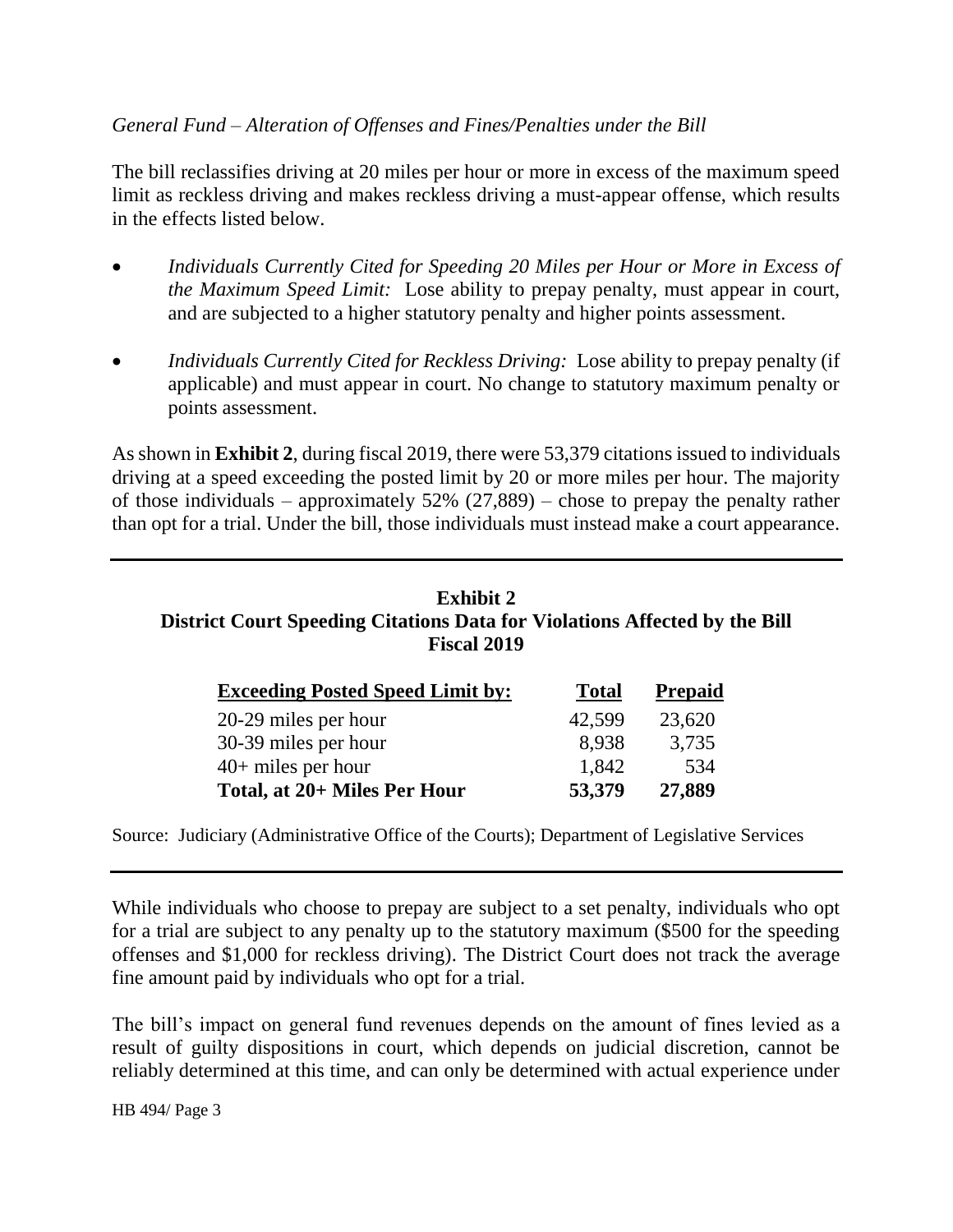the bill. This analysis does not address additional factors that may affect overall citation volume, such as changes in driving behavior as drivers become aware of the new penalty for speeding under the bill.

However, *for illustrative purposes only*, general fund revenues could increase by as much as \$7.0 million annually if, after trial, the fine assessed on each of the 27,889 individuals who prepaid speeding violations in fiscal 2019 increases by \$250.

According to the Judiciary, 14,361 citations were issued for reckless driving in fiscal 2019; only 431 of the cited individuals (approximately 3%) chose to prepay the citation. While the bill requires these individuals to appear in court for trial, it does not alter the maximum monetary penalty for reckless driving. Given that the vast majority of individuals issued citations for reckless driving already opt for a trial, this analysis assumes that requiring these individuals to appear in court for trial does not materially affect general fund revenues.

## *Transportation Trust Fund – License Reinstatements and Automated Enforcement of Vehicle Laws*

Under current law, a conviction for reckless driving results in the assessment of 6 points against the license of the convicted driver; individuals convicted of speeding 20 miles per hour or more above the speed limit are subject to an assessment between 2 and 5 points. Currently, the accumulation of 5 to 7 points requires enrollment in a Driver Improvement Program, 8 to 11 points results in the suspension of a license, and 12 points results in license revocation. While individuals currently being convicted of these offenses may have previously assessed points or simultaneously assessed points that would have resulted in license revocation (or suspension) anyway, the bill requires more points to be assessed for the relevant offenses.

The data in Exhibit 2 indicates that (1) almost 80% of citations issued for the speeding offenses affected by the bill were for speeding between 20 and 29 miles per hour over the speed limit and (2) more than one-half (55%) of that group of cited individuals prepaid the penalty and had two points assessed against their driver's licenses. Under the bill, those individuals (who represent 44% of the entire pool of citations affected by the bill) are subject to four additional points being assessed against their licenses. Assuming that citation volume and the conviction rate for this population remain steady, the bill results in a minimal increase in TTF revenues from license reinstatement fees.

**State and Local Expenditures:** Enforcement in the field can be handled with existing resources; however, given the number of additional trials for traffic offenses generated by the must-appear requirement, the Department of Legislative Services advises that the bill has operational, and likely fiscal, impacts on law enforcement agencies. Relevant factors

HB 494/ Page 4